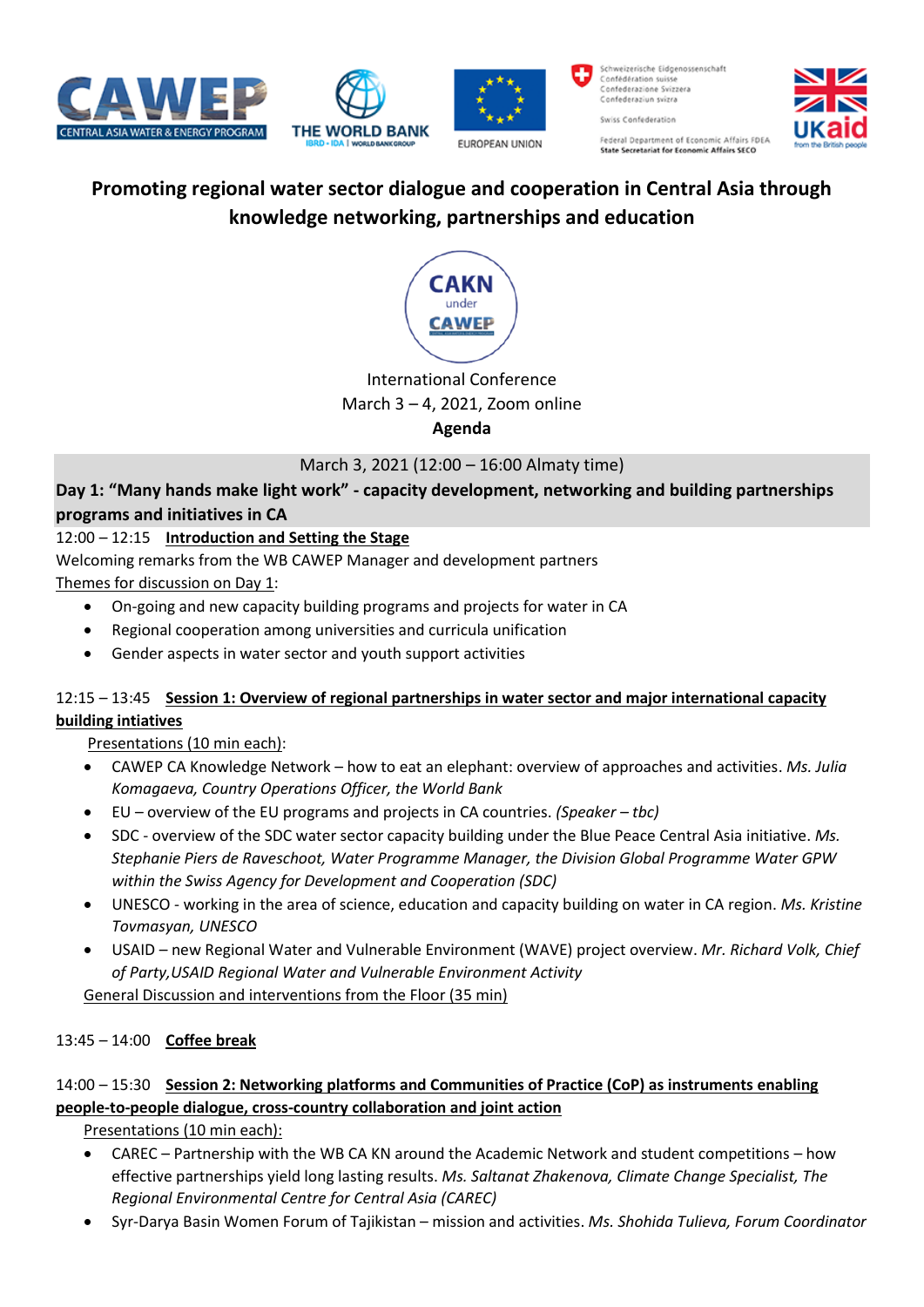- CAY4Water Network overview of activities. *Ms. Lyazzat Syrlybayeva and Ms. Cholpon Aitakhunova, Network regional coordinators.*
- EU Water Initiative National Policy Dialogues on IWRM in Central Asia as intersectoral multistakeholder platforms to drive water reforms: lessons learned from more than 10 years of operation and future prospects. *Mr. Alisher Mamadzhanov (PhD), Environmental Affairs Officer, European Union Water Initiative National Policy Dialogues, United Nations Economic Commission for Europe (UNCE)*
- EU-Central Asia Network on Water Science and Technology (Central Asian Water Regional Science Diplomacy: A Stakeholders' Platform). *(Speaker tbc)*

Discussion and interventoins from the floor (30 min)

#### 15:30 – 16:00 **End of Day Wrap-up**

#### March 4, 2021 (12:00 – 16:00 Almaty time)

# **Day 2: Linking education, science and practice as a strategic direction for improving the quality of water education in CA**

12:00 – 12:15 **Introduction for the Day 2**

Themes for discussion:

- Education and student research experience and lessons for CA universities and think-tanks
- Linking education with labor market needs how to engage with future employers upstream
- New education modalities and prospects of online education in water sector

#### 12:15 – 14:00 **Session 1: Panel Discussion on Demand and Supply in Water Education in Central Asia**

Keynote speaker 1: What type of modern young water professionals in required by the water sector – practical insight (10 min) *Mr. Anatoly Ryabtsev, Doctor of Technical Sciences, General Director of "Kazgiprovodkhoz" Project Design Institute LLP, Director of the International Water Center (Water Hub), Kazakh National Agrarian Research University.*

Keynote speaker 2: Overview of supply and demand in water education in CA countries – the SDC study results (10 min). *Ms. Bota Sharipova, Consultant, SDC.*

Panel Discussion and Insight from practitioners, university and academia fellows – How students could and should be engaged  $(5 - 7$  min each):

- The importance of official ministerial (sectoral) request (expression of demand) for young water specialists in the context of a COVID-19 crisis. *Mr. Saghit Ibatullin, Prof., DS, Head of the CA Regional Academic Expert Group, Taraz State Unversity, Kazakhstan*
- Experience in linking education and applied research in Kyrgyz Republic. *Ms. Elena Drugaleva, Head of the Chair"Amelioration and Water resource management", The Kyrgyz National Agrarian University n.a. K.I. Skryabin (KNAU)*
- Issues of preparation and provision of scientific cadres to research and applied structures of Tajikistan. *Mr. Dilshod Umarov, General Director of GU TajikNIIGiM, Ministry of Energy and Water Resources of the Republic of Tajikistan.*
- Lessons of experience in conducting applied research on the example of the takyr restoration project in Turkmenistan – how to better structure educational process, development of analytical skills and scientific work skills among students. *Mr. Batyr Mamedov, Head of the Secretariat of the International Commission on Sustainable Development (ICSD), IFAS*
- Ensuring integration of education, science and practice in Uzbekistan water sector education cycle based on the experience of TIIAME. *Mr. Abdulkhakim Salokhiddinov, Doctor of Technical Sciences, Prof., Vice-Rector for International Cooperation, TIIAME, Uzbekistan*
- Insight from Afghanistan. *Mr. Noor Ahmad Akhundzadah, Dean of Faculty of Environment, University of Kabul*

Discussion and interventoins from the floor (15 min)